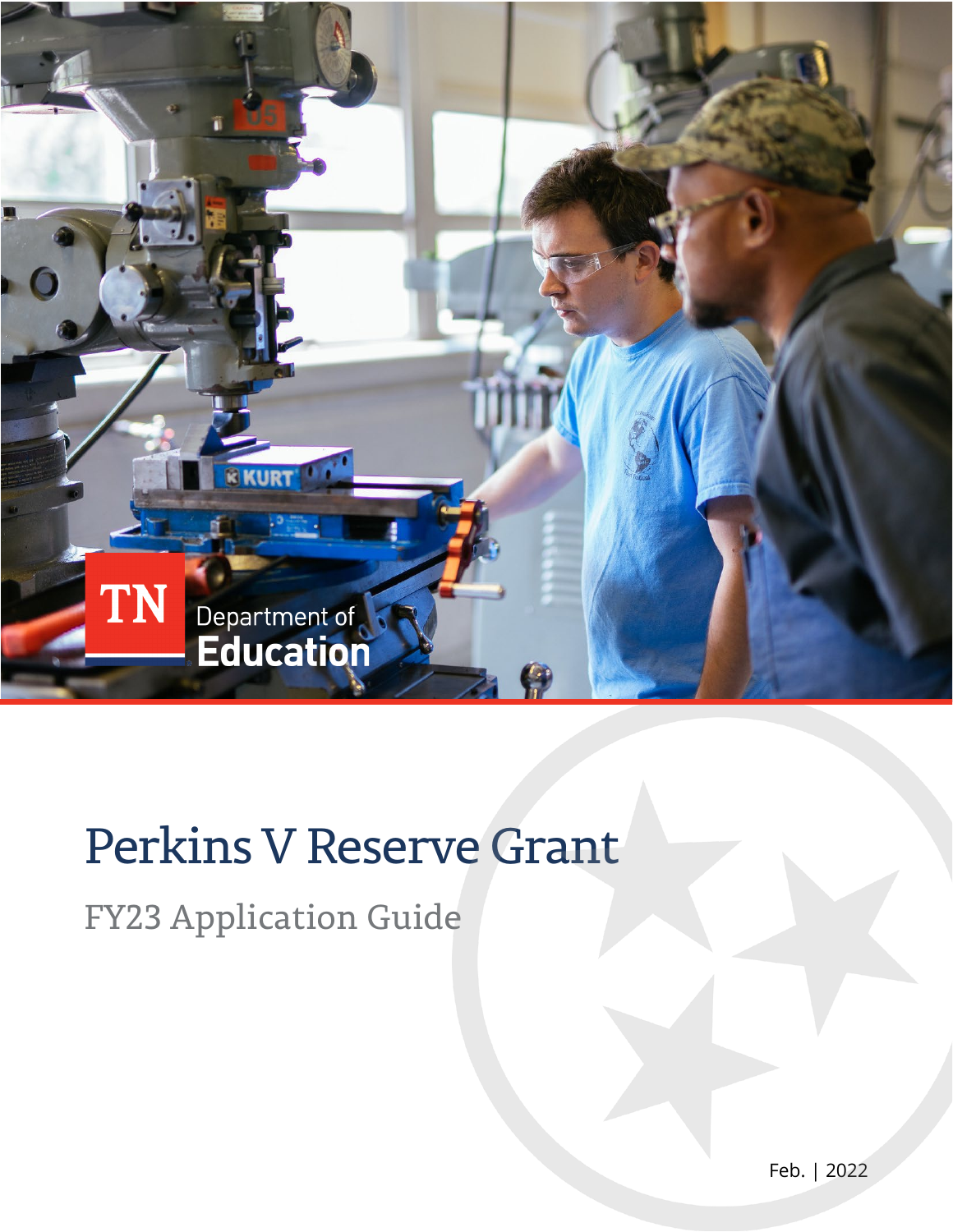## **Contents**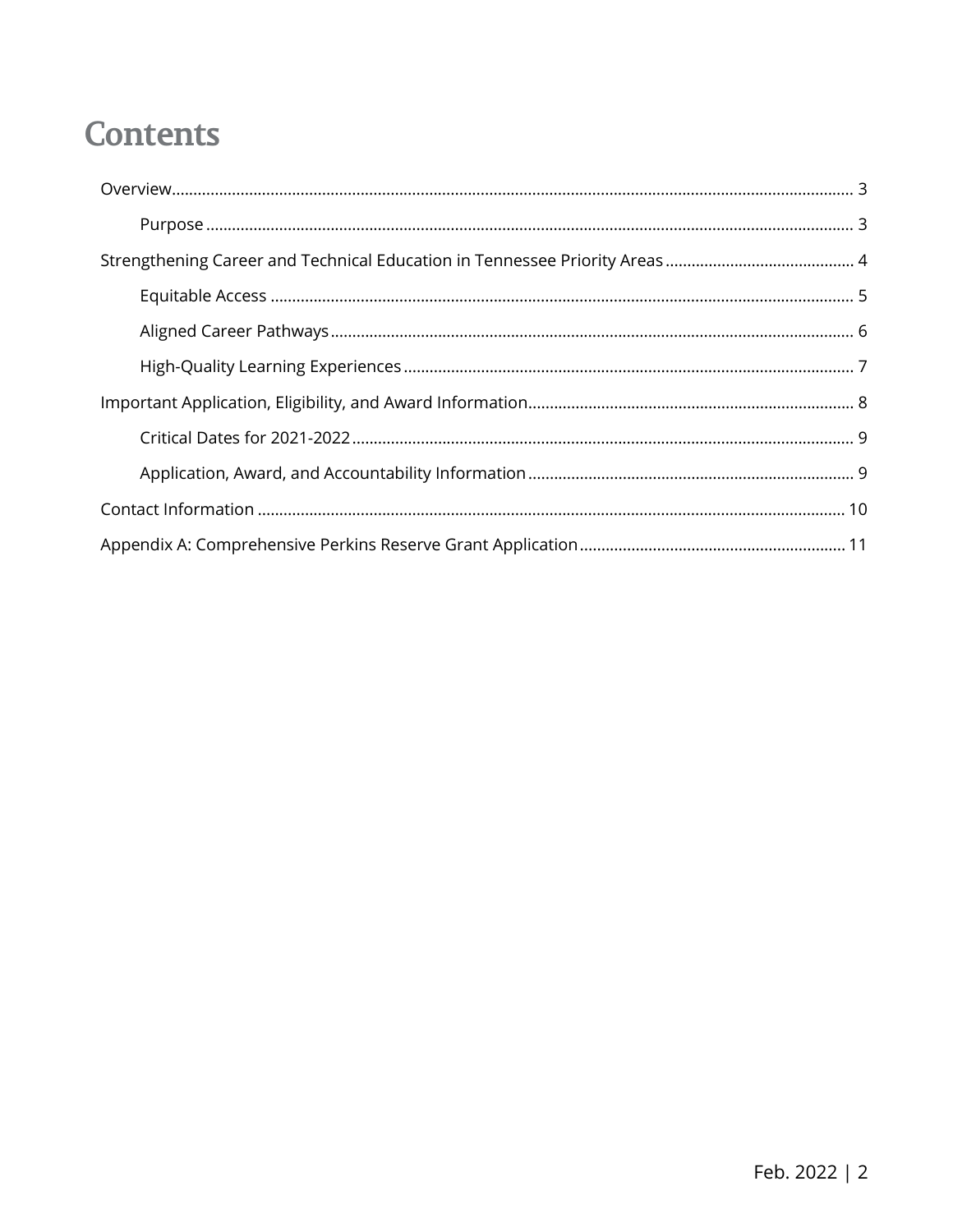## <span id="page-2-0"></span>**Overview**

The *Strengthening Career and Technical Education for the 21st Century Act*, otherwise known as Perkins V, was signed into law by President Donald J. Trump on July 31, 2018. This bipartisan measure reauthorized the *Carl D. Perkins Career and Technical Education Act of 2006 and* provides nearly \$1.3 billion in annual Federal funding to support CTE for our nation's youth and adults. In Tennessee, eighty-five percent (85%) of the funds made available through this Act will be awarded to local education agencies (LEAs) and postsecondary institutions as Local Funds. Of these Local Funds, fifteen percent (15%) will be awarded through a competitive grant process known as the Perkins Reserve Grant.

### <span id="page-2-1"></span>*Purpose*

This document provides detailed information regarding how the Tennessee Department of Education (department) and Tennessee Board of Regents (TBR) will annually award Perkins Reserve funds, pursuant to Section 112(c) of Perkins V and the priorities outlined in the *Strengthening Career and Technical Education in Tennessee 4*-Year State Plan. Applicants should use the information in this document to develop a robust and thoughtful proposal prior to submitting an application for the Perkins V Reserve Grant (PRG).

The purpose of the PRG opportunity is to:

- 1. **foster innovation** through the identification and promotion of promising and proven career and technical education (CTE) programs, practices, and strategies, which may include programs, practices, and strategies **that prepare individuals for nontraditional fields**; and
- 2. **promote** the development, implementation, and adoption of **programs of study** or career pathways **aligned** with regionally identified high-skill, high-wage, and/or in-demand occupations or industries.

The PRG opportunity is designed to serve local education agencies and postsecondary institutions:

- 1. **in rural areas:** based on the NCES Locale Code eligibility requirements for Title VI of ESEA, Rural Education Initiative (Locale Code 6, 7 or 8); or
- 2. **with high percentages of CTE concentrators or CTE participants:** twenty-five percent (25%) or more of the total student population are identified as a CTE concentrators or a CTE participant; or,
- 3. **with high numbers of CTE concentrators or CTE participants:** two hundred (200) or more identified CTE concentrators or CTE participants; or,
- 4. **with disparities or gaps in performance among students:** as described in Section 113(b) (3)(C)(ii)(II) of Perkins V.

In Tennessee, the PRG opportunity will leverage funding to support CTE programs, practices, and strategies which prepare individuals from traditionally underrepresented student groups, including those individuals who are economically disadvantaged, and those geographic areas which are identified as economically **distressed** or **at-risk**, for high-skill, high-wage, and/or in-demand occupations**.**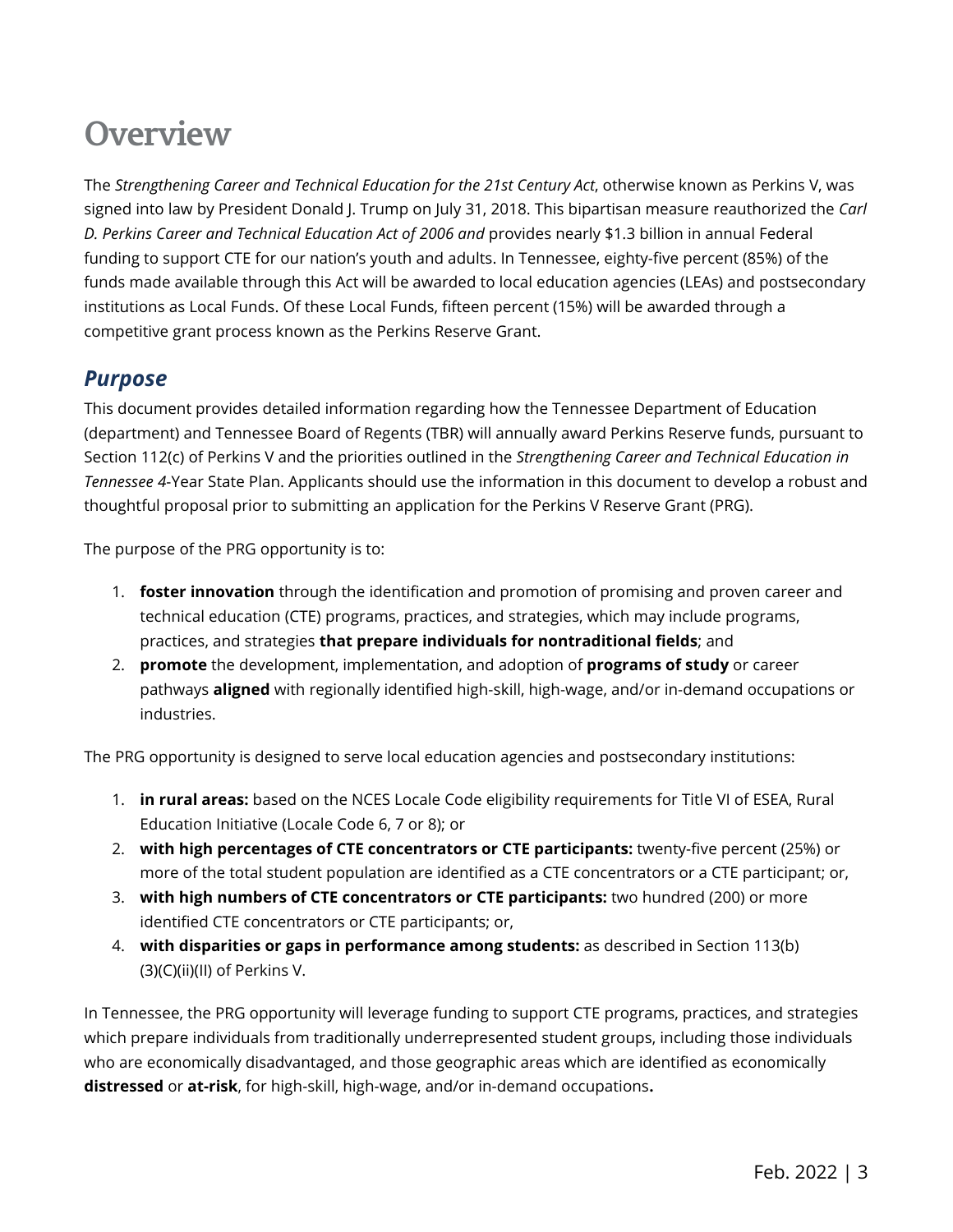The FY23 Perkins Reserve Grant applications for the secondary and regional career pathways application types will support the Tennessee Department of Education's strategic vision of innovative school models by ensuring alignment to at least one of the innovative practice areas.

- **Time** | Utilizing equipment, staff, and other resources to extend learning opportunities outside the traditional school day to accelerate completion of valuable industry or postsecondary credentials. Extended opportunities can be in-person, virtual, or hybrid.
- **Space** | Students complete their high school requirements onsite with an employer or on a postsecondary campus with opportunities for work-based learning, dual enrollment, or other early postsecondary opportunities (EPSOs). This model reduces the burdens of transportation and costs to students and creates efficiency for schools and partners. Students could earn an associate degree or postsecondary credential alongside their high school diploma.
- **Mode of Learning** | Programs of study maximize the number and variety of college-credit courses by leveraging remote course delivery models and other innovative practices.
- <span id="page-3-0"></span>• **Partnerships** | Courses are co- designed and co-taught by high school teachers and employers. Course content will be taught both in classroom settings (remote and in-person) and through applied learning that uses the workplace as a laboratory, enabling students to simultaneously earn early postsecondary credit and gain workplace skills that prepare them to be college and career ready.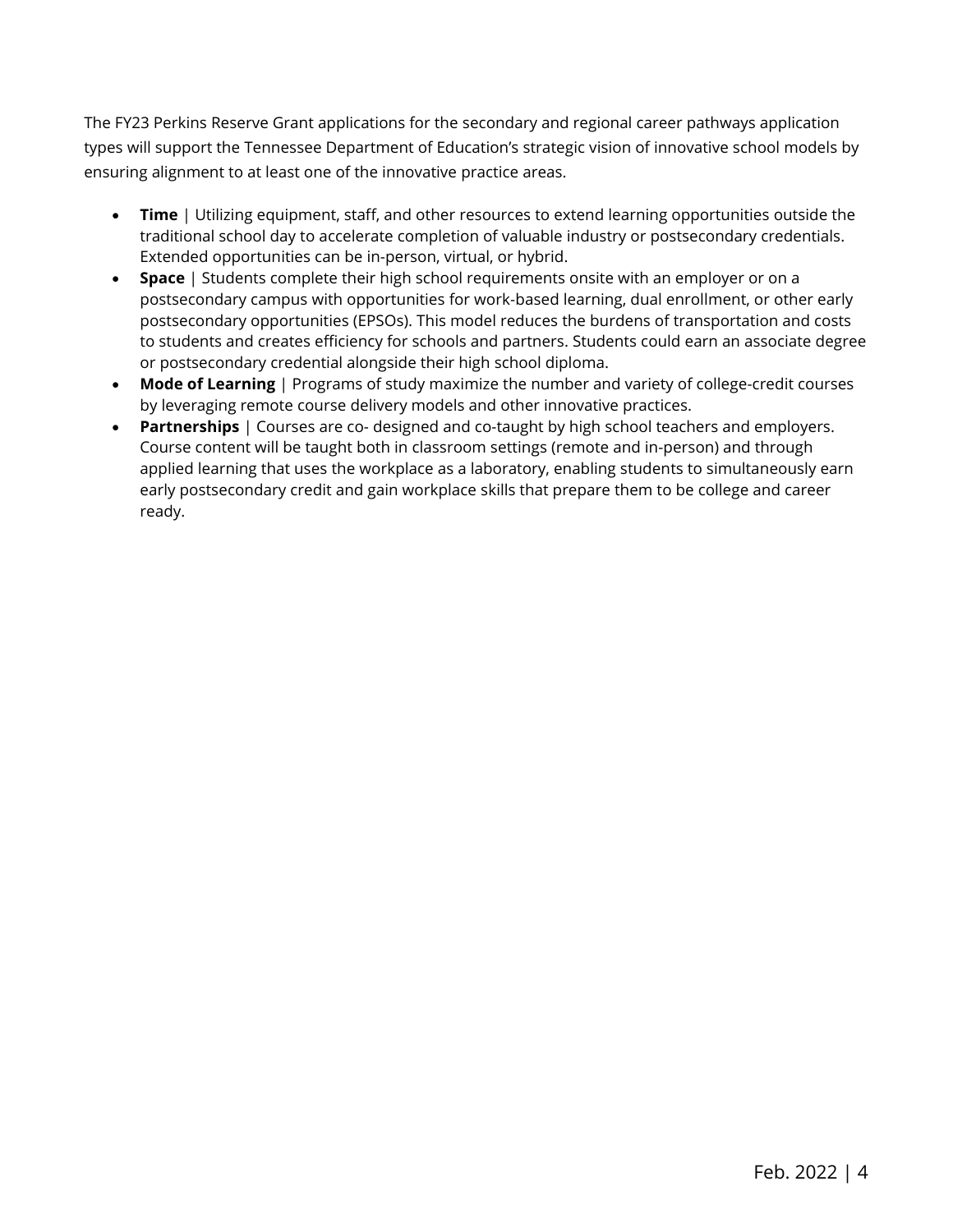## **Strengthening CTE through Innovation**

Ensuring cohesiveness across the department's strategic plan for K-12 education, *Best for All*, and the collective postsecondary and workforce development systems in Tennessee will be critical to our collective success. With this in mind, the *Strengthening Career and Technical Education in Tennessee* 4-Year State Plan will braid these plans together through a vision to expand opportunities for all students to explore, choose, and follow a program of study and/or career pathway to success.

If we are successful, then Tennessee will see a substantial increase in the number of students on-track to meet their career goals two-years after graduation as measured by 2- and 4-year college persistence rates, TCAT certificate attainment, military enlistment, workforce participation, and similar paths. Perkins funding eligible recipients may submit PRG applications which help to achieve this vision and support the following priority areas of the *Strengthening Career and Technical Education in Tennessee* State Plan*.*

## <span id="page-4-0"></span>*Innovation to Address Equitable Access*

The first priority area of the *Strengthening Career and Technical Education in Tennessee* 4-Year State Plan is to expand **equitable access** to comprehensive career exploration, specifically in early and middle grades, advisement, leadership and employability skill development through high-quality career and technical education pathways.

Applications focusing on this priority area may choose to implement strategies and/or projects to address one of the four tenants of innovative school models to expand equitable access for students, including in early and middle grades (5-8), to participate in CTE:

#### 1. **Innovate with TIME**

- a. Provide opportunities for students to explore various careers over summer camps/days.
- b. Provide opportunities to learn CTE content afterschool or in other non-traditional school hours.
- c. Evening EPSO experiences

#### 2. **Innovate with SPACE**

a. Provide educational services, including equipment and transportation, to ensure that students who are members of special populations have access to participate in work-based learning and apprenticeships that lead to employment and economic independence.

#### 3. **Innovate with MODES OF LEARNING**

- a. Support or develop a new CTE, work-based learning, or career exploration program, including in the early and middle grades (grade 5-8), which aligns to regional high-skill, highwage, and/or in-demand career pathways identified through the Comprehensive Local Needs Assessment (CLNA).
- b. Offer in-person or virtual postsecondary and career exploration events which provides student with access to industry and postsecondary partners.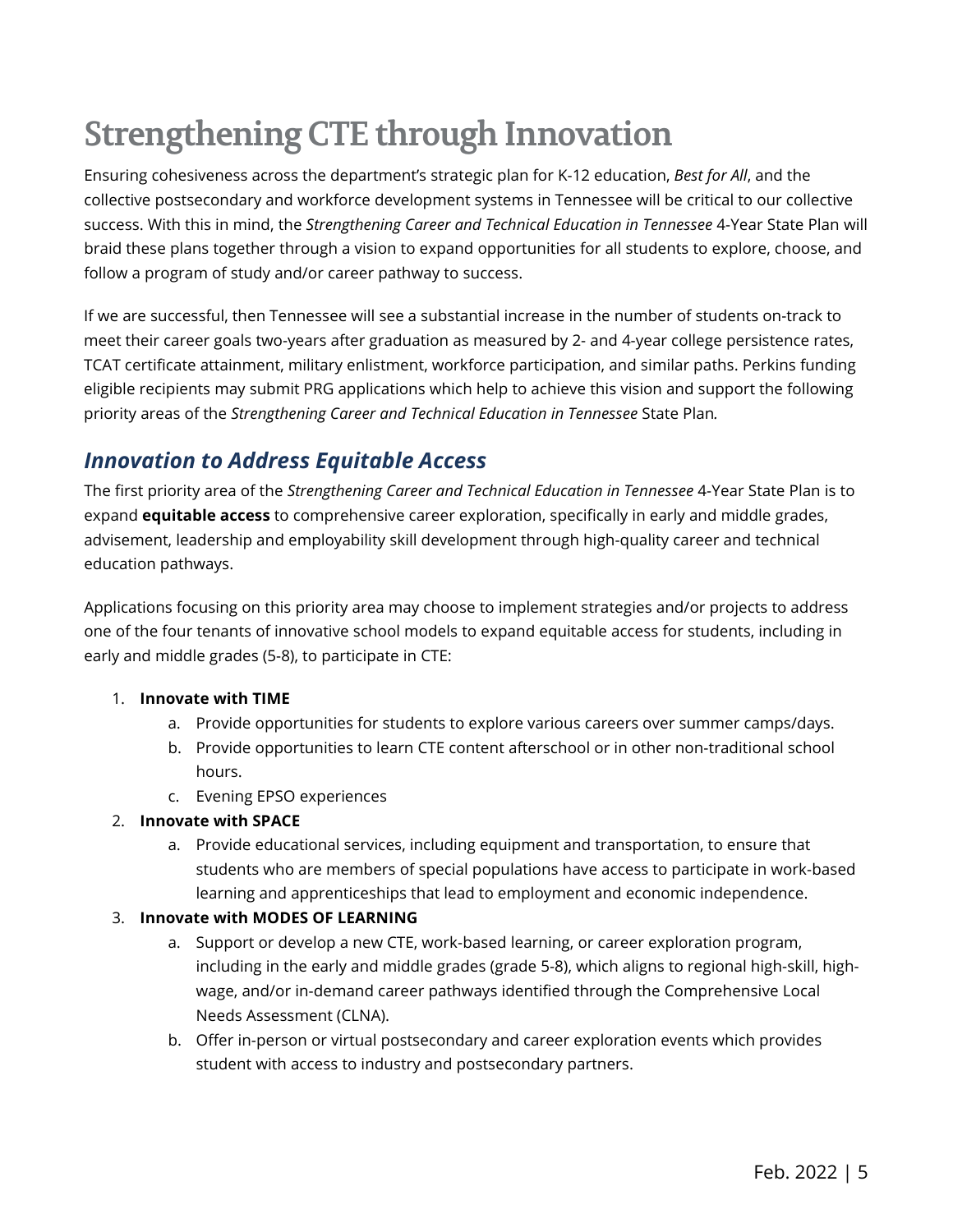c. Offer informal, low-risk, hands-on, skill-development experiences for students to "sample" a nontraditional program such as (though not limited to) a brown-bag lunch, after-school workshops, maker-space experiences, or summer camps.

#### 4. **Innovate with PARTNERSHIP**

- a. Job shadow days
- b. Collaborative project-based learning experiences with industry partners
- c. Offer any other alignment strategies which eliminate barriers and prepare individuals from traditionally underrepresented groups in CTE pathways aligned to regional high-skill, highwage, and/or in-demand career pathways identified through the CLNA.
- d. Provide professional development opportunities focused on reducing barriers to student access to CTE, such as training in culturally responsive teaching strategies which build educator capacity to connect students' cultural and economic backgrounds to CTE instruction.

### <span id="page-5-0"></span>*Innovation in Aligned Programs of Study or Career Pathways*

The second priority area of the *Strengthening Career and Technical Education in Tennessee* 4-Year State Plan is to expand participation in high-quality and vertically aligned programs of study in secondary and career pathways in postsecondary which prepare students to seamlessly transition into high-wage, high-skill, and/or in-demand occupations.

Applications focusing on this priority area may choose to implement strategies and/or projects to address one of the four tenants of innovative school models to increase participation in aligned career pathways:

#### 1. **Innovate with TIME**

- a. Support summer student internships/on-the-job training
- b. Afterschool industry credential preparation
- 2. **Innovate with SPACE**
	- a. Support co-location of CTE programs for secondary and postsecondary (e.g. TCAT satellite on high school campus) aligned to regional high-skill, high-wage, and/or in-demand career pathways identified through the CLNA.
	- b. Support implementation of Tennessee's Workforce Development System, the Workforce Innovation and Opportunity Act (29 U.S.C. 3101 et seq.), and other laws and initiatives that provide students with transition-to-work related services, including strategies from the Individuals with Disabilities Act, in CTE pathways aligned to regional high-skill, high-wage, and/or in-demand career pathways identified through the CLNA. Could also be an innovative practice with partnerships.

#### 3. **Innovate with MODES OF LEARNING**

a. Develop new or repurpose existing CTE programs at the secondary and/or postsecondary level aligned to regional high-skill, high-wage, and/or in-demand career pathways identified through the Comprehensive Local Needs Assessment (CLNA).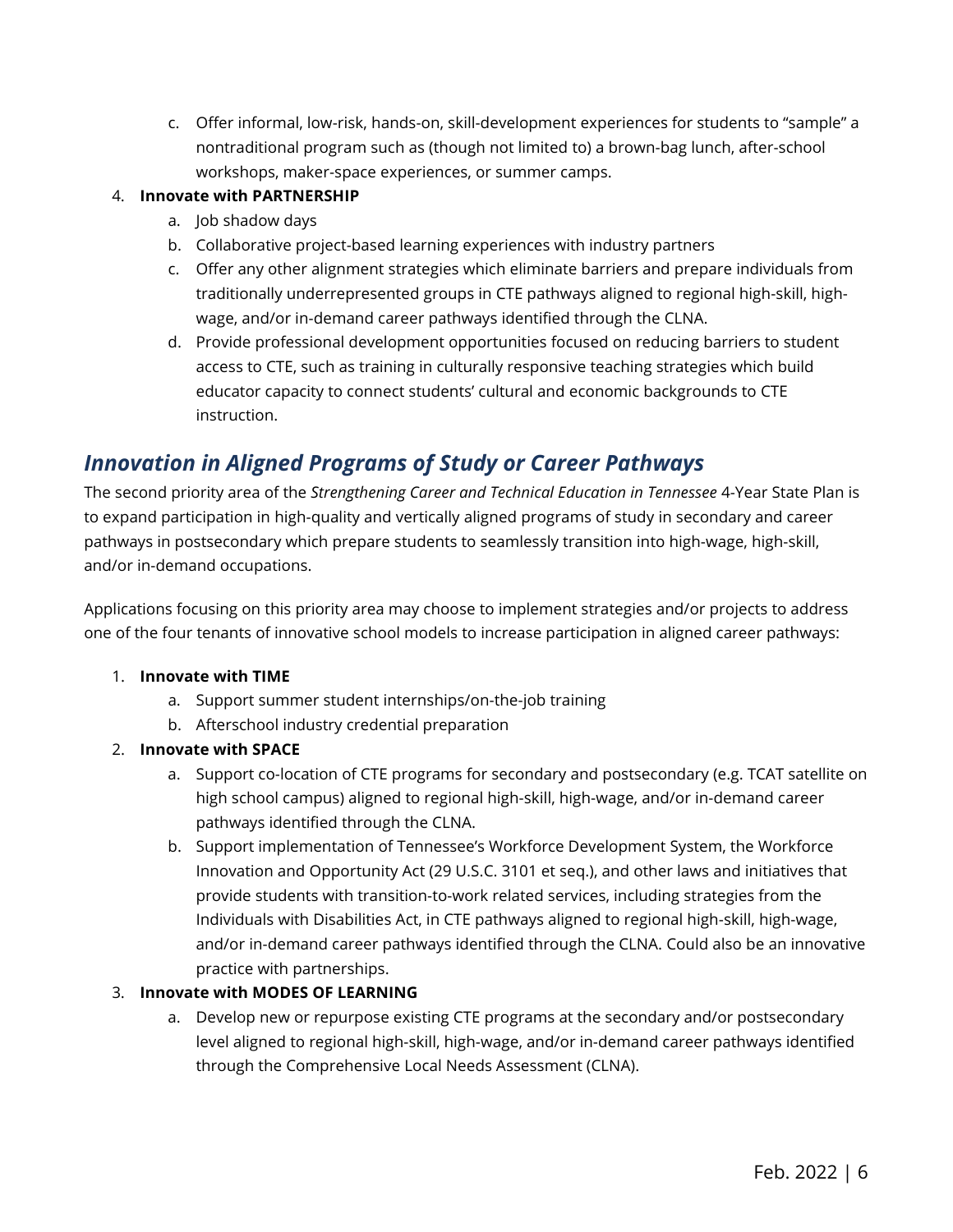b. Support creation and implementation of high-quality CTE curriculum and instructional resources, and/or expand opportunities for students to participate in distance, blended and accelerated early postsecondary opportunities in CTE pathways aligned to regional high-skill, high-wage, and/or in-demand career pathways identified through the CLNA.

#### 4. **Innovate with PARTNERSHIPS**

- a. Support implementation of Tennessee's Workforce Development System, the Workforce Innovation and Opportunity Act (29 U.S.C. 3101 et seq.), and other laws and initiatives that provide students with transition-to-work related services, including strategies from the Individuals with Disabilities Act, in CTE pathways aligned to regional high-skill, high-wage, and/or in-demand career pathways identified through the CLNA. Could also be a innovative practice with space.
- b. Implement strategies to recruit, train, and retain CTE educators, faculty, administrators, etc. in CTE pathways aligned to regional high-skill, high-wage, and/or in-demand career pathways identified through the CLNA. Including educator externships, support for secondary educators to meet postsecondary faculty requirements to expand early postsecondary opportunities, "Grow your Own" or other educator preparation, etc.

### <span id="page-6-0"></span>*Innovation with High-Quality Learning Experiences*

The third priority area of the *Strengthening Career and Technical Education in Tennessee* 4-Year State Plan is to double the number of Tennessee learners who participate in high-quality work-based learning experiences and attain the relevant certificates, credentials, and/or degrees needed to meet the workforce demands of Tennessee.

Applications focusing on this priority area may choose to implement strategies and/or projects to address one of the four tenants of innovative school models to increase participation in work-based learning (WBL), early postsecondary opportunities, and other high-quality learning experiences leading to relevant certificates, credentials, and/or degrees:

#### 1. **Innovate with TIME**

- a. Support summer career exploration camps
- b. Afterschool CTE experiences
- c. Evening EPSO experiences
- d. Support summer student internships/on-the-job training
- e. Afterschool industry credential preparation

#### 2. **Innovate with SPACE**

a. Implement in-school or in-district WBL experiences like a school-based enterprise, district Information Technology Help Desk to service remote learning devices, or Teaching As a Profession (TAP) student-teacher or tutoring experiences to assist in remediation or to reduce learning loss or similar reimagination of where WBL experiences occur.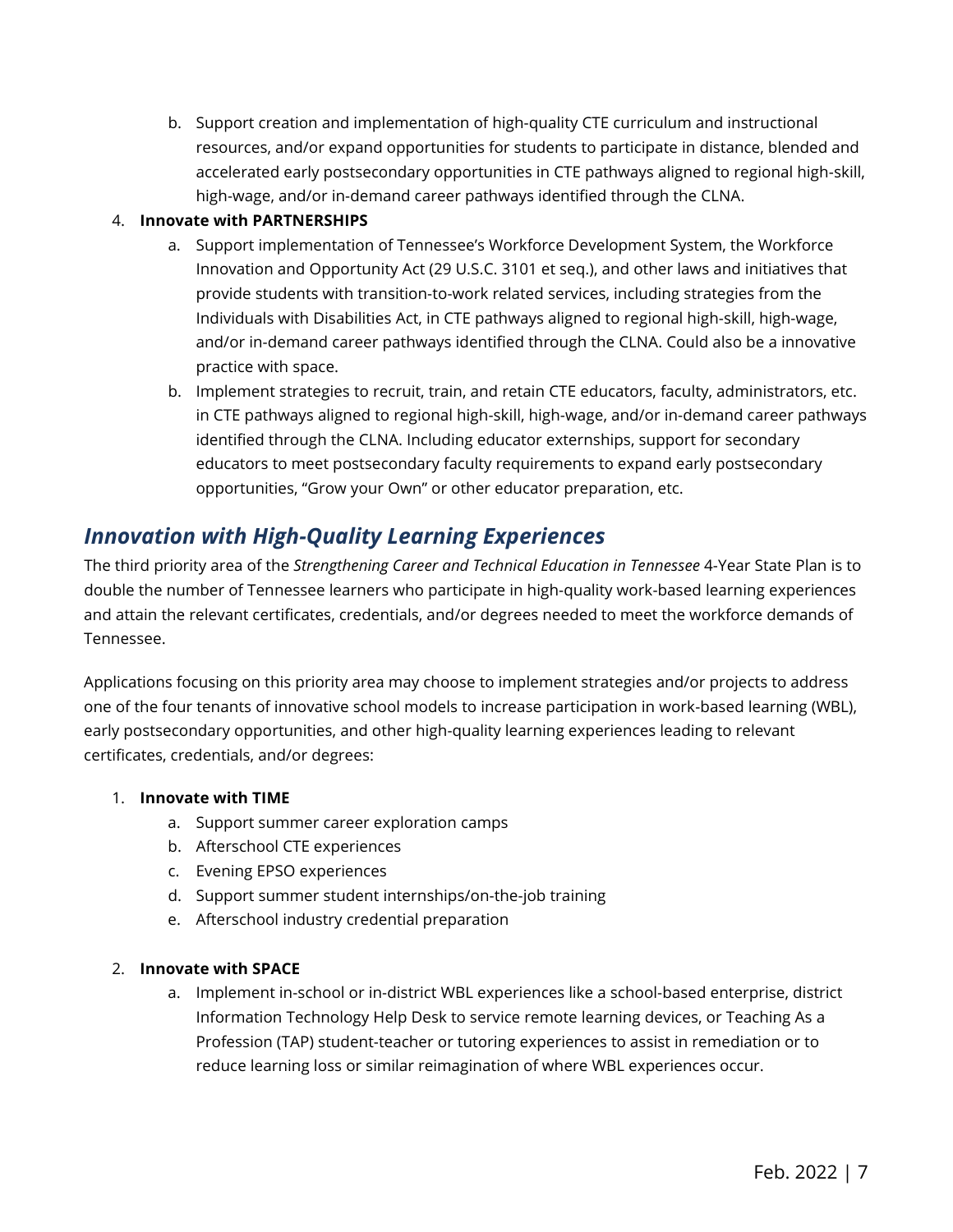c. Practice skills required for industry credentials on the job site. Could also be an innovative practice with partnerships.

#### 3. **Innovate with MODES OF LEARNING**

- a. Develop and provide innovative WBL experiences through virtual or remote learning models, including virtual job shadowing, remote workforce engagement opportunities, and/or remote WBL placement electronic platforms or applications.
- b. Purchase the appropriate equipment, technology, and instructional materials needed to prepare secondary and/or postsecondary students in all aspects of regionally identified highskill, high-wage, and/or in-demand career pathways identified in the CLNA.

#### 4. **Innovate with PARTNERSHIPS**

- a. Obtain necessary instructor training and/or site accreditation needed to administer relevant department-promoted student industry certification, postsecondary credential, or degree.
- <span id="page-7-0"></span>b. Practice skills required for industry credentials on the job site. Could also be an innovative practice with space.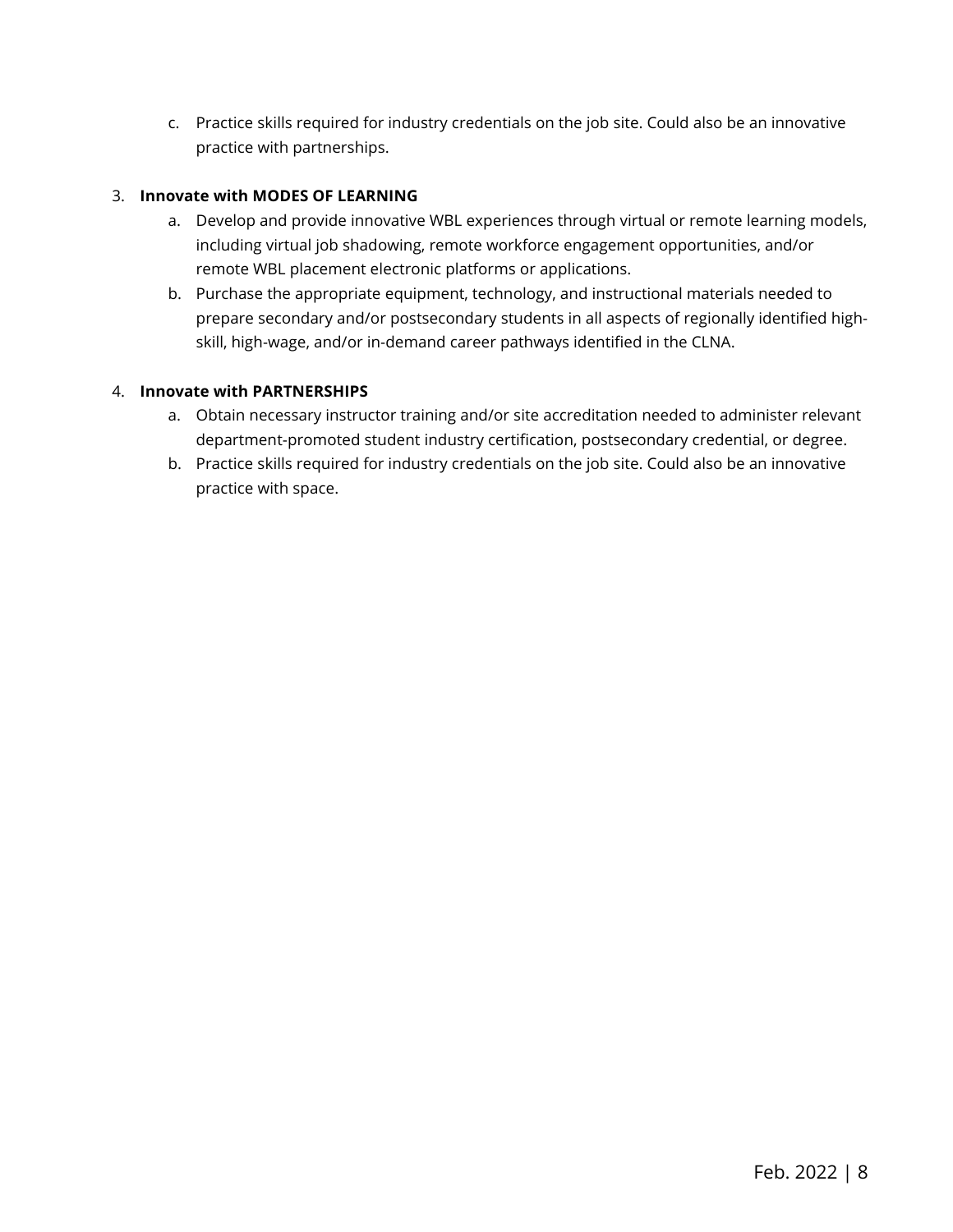## **Important Application,Eligibility, and Award Information**

## *Application Types*

- 1. **Secondary:** This application is open to any Tennessee LEA serving students in grades 5-12 and meeting the Perkins V eligibility requirements.
- 2. **Regional Career Pathways:** This application must be submitted by the LEA designated as the fiscal agent for a partnership including at least one (1) Tennessee LEA serving students in grades 5-12 and meeting the Perkins V eligibility requirements, and at least one (1) postsecondary institution, or local workforce or economic development entity, or employer, or community partner.
- 3. **Postsecondary:** This application is open to any Tennessee postsecondary institution in the Tennessee Board of Regents system and meeting the Perkins V eligibility requirements.

**Note:** LEAs are to submit one (1) comprehensive application in ePlan. This comprehensive application may outline up to three (3) separate secondary projects and one (1) Regional Career Pathways project where the LEA is serving as the fiscal agent. The LEA may be included in up to three (3) additional Regional Career Pathways projects as a partnering LEA. Submission of an application does not guarantee funding and an applicant could be fully, partially, or not funded for any or all submitted applications. Awarded applications are only permitted to expend funds on allowable uses of funds as outlined in Section 135 of Perkins V and department or TBR guidance.

## <span id="page-8-0"></span>*Critical Dates*

Please note that all application requirements must be submitted by the following stated deadlines for the application to be evaluated and considered for funding.

<span id="page-8-1"></span>Notice of Intent to Apply

- **Fri., Feb. 11, 2022:** [Notice of Intent to Apply](https://stateoftennessee.formstack.com/forms/prg_intent_to_apply) is available.
- **Wed., March 16, 2022:** [Notice of Intent to Apply](https://stateoftennessee.formstack.com/forms/prg_intent_to_apply) is due no later than 11:59 p.m. CT.

Funding Application

- **Tuesday, March 22, 2022:** Grant applications are available in ePlan.
- **Friday, April 29, 2022:** Grant applications must be submitted no later than 11:59 p.m. CT.

Award Notification

• **Tues., May 31, 2022**: Grant application decision letters are released.

Period of Availability + Reimbursement

- **Fri., July 1, 2022 – Fri., June 30, 2023:** Period of funding availability, unless otherwise noted in the Grant Award Notification.
- **Fri., Sept. 29, 2023:** All reimbursement requests must be submitted, unless otherwise noted in the Grant Award Notification.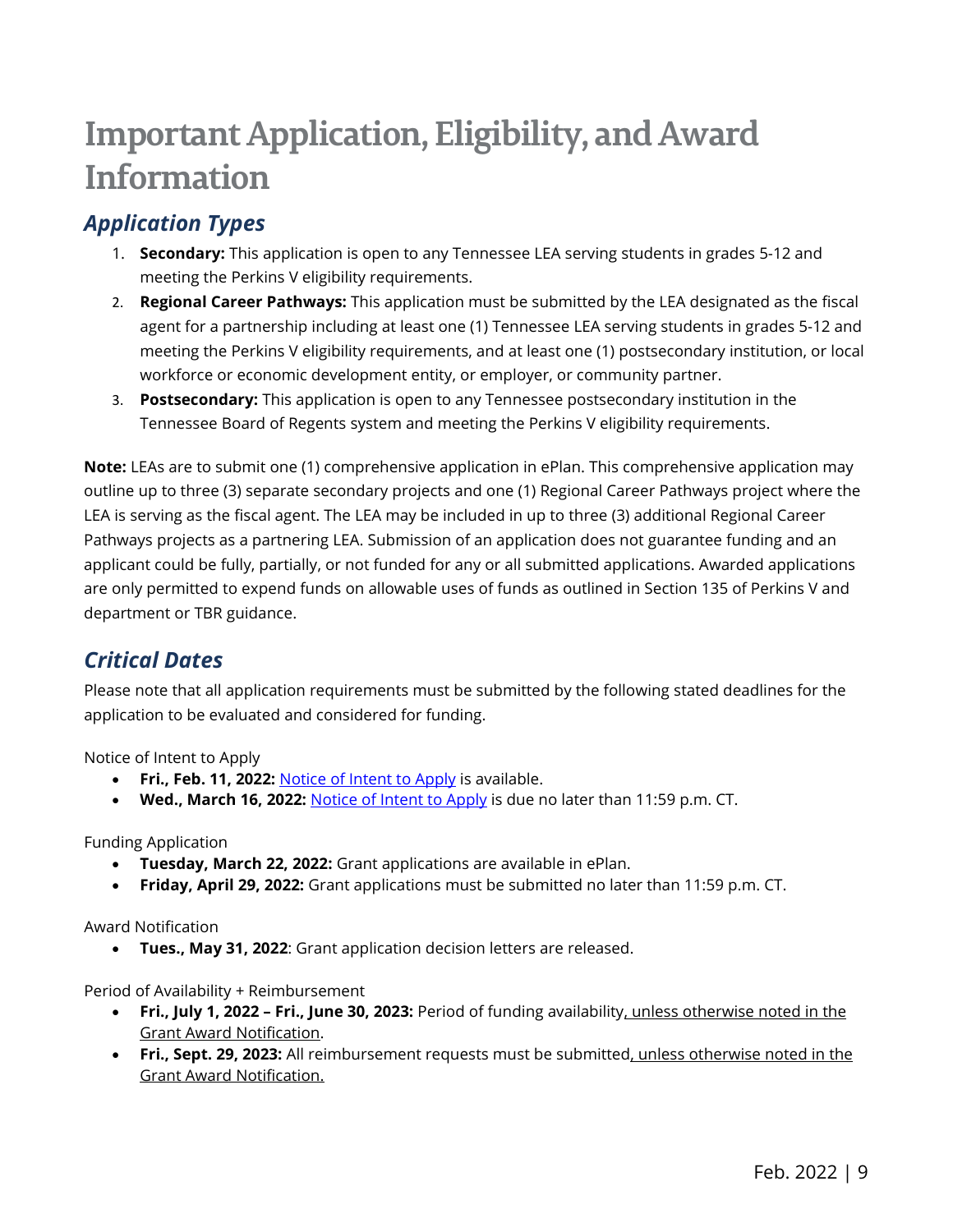## *Application, Award, and Accountability Information*

Please see below for additional important application, eligibility, and award information.

| <b>Application</b>                                                  | <b>Secondary Application</b>                                                                                                                                                                                                                                            | <b>Regional Career</b>                                                                                                                                                               | <b>Postsecondary Application</b>                                                                                                                                                                              |  |
|---------------------------------------------------------------------|-------------------------------------------------------------------------------------------------------------------------------------------------------------------------------------------------------------------------------------------------------------------------|--------------------------------------------------------------------------------------------------------------------------------------------------------------------------------------|---------------------------------------------------------------------------------------------------------------------------------------------------------------------------------------------------------------|--|
| <b>Type</b>                                                         | One LEA                                                                                                                                                                                                                                                                 | <b>Pathways Application</b>                                                                                                                                                          | Note: Please contact                                                                                                                                                                                          |  |
|                                                                     |                                                                                                                                                                                                                                                                         | At least one LEA plus at                                                                                                                                                             | Michael.Tinsley@tbr.edu for                                                                                                                                                                                   |  |
|                                                                     |                                                                                                                                                                                                                                                                         | least one partner                                                                                                                                                                    | the TBR application.                                                                                                                                                                                          |  |
| <b>Application</b><br><b>Requirements</b>                           | Notice of Intent to Apply<br>$\bullet$<br>Application<br>$\bullet$<br><b>Budget</b><br>$\bullet$<br>Letters of Support<br>$\bullet$<br>Memorandum of Understanding from any<br>$\bullet$<br>identified partners (Required for: Regional<br>Career Pathways Application) |                                                                                                                                                                                      | Notice of Intent to Apply,<br>$\bullet$<br>Application,<br>$\bullet$<br>Budget,<br>$\bullet$<br>Letters of Support<br>$\bullet$<br>Memorandum of<br>$\bullet$<br>Understanding from all<br>consortium members |  |
| <b>Application</b>                                                  | Submit in ePlan<br>$\bullet$                                                                                                                                                                                                                                            |                                                                                                                                                                                      | <b>TBR</b>                                                                                                                                                                                                    |  |
| <b>Submission</b>                                                   | LEA that is the fiscal agent for Reginal Career<br>$\circ$<br>Pathways application submits                                                                                                                                                                              |                                                                                                                                                                                      |                                                                                                                                                                                                               |  |
| <b>Type of Award</b>                                                | Discretionary                                                                                                                                                                                                                                                           |                                                                                                                                                                                      |                                                                                                                                                                                                               |  |
| <b>Disbursement</b>                                                 | Reimbursement, LEA                                                                                                                                                                                                                                                      | Reimbursement, Fiscal                                                                                                                                                                | Reimbursement, Institution                                                                                                                                                                                    |  |
| of Funds                                                            |                                                                                                                                                                                                                                                                         | Agent                                                                                                                                                                                |                                                                                                                                                                                                               |  |
| <b>Total Funds</b><br><b>Available</b>                              | <b>TBD</b>                                                                                                                                                                                                                                                              | <b>TBD</b>                                                                                                                                                                           | <b>TBD</b>                                                                                                                                                                                                    |  |
| <b>Maximum</b><br><b>Funds Awarded</b><br>per eligible<br>recipient | \$50,000                                                                                                                                                                                                                                                                | \$200,000                                                                                                                                                                            | \$50,000                                                                                                                                                                                                      |  |
| <b>Estimated</b><br><b>Awards</b>                                   | <b>TBD</b>                                                                                                                                                                                                                                                              | <b>TBD</b>                                                                                                                                                                           | <b>TBD</b>                                                                                                                                                                                                    |  |
| <b>Matching</b><br>Requirement                                      | Not required but encouraged                                                                                                                                                                                                                                             |                                                                                                                                                                                      |                                                                                                                                                                                                               |  |
| <b>Period of</b>                                                    | 12 months                                                                                                                                                                                                                                                               | Option 1: 12 months                                                                                                                                                                  | 12 months,                                                                                                                                                                                                    |  |
| <b>Availability</b>                                                 | July 1 - June 30                                                                                                                                                                                                                                                        | Option 2: 24 months -<br>total funding would be<br>split over two fiscal<br>years, awarded<br>districts will need to<br>submit budget details<br>for both years,<br>July 1 - June 30 | July 1 - June 30                                                                                                                                                                                              |  |
| <b>Reporting and</b><br>Accountability                              | Quarterly Progress Report and Final Impact and Expenditure Report<br>Note: The department and TPP recepse the right to concult with recipients to make amendments to                                                                                                    |                                                                                                                                                                                      |                                                                                                                                                                                                               |  |

<span id="page-9-0"></span>**Note:** The department and TBR reserve the right to consult with recipients to make amendments to planned uses of funds to ensure allowability and/or refuse any reimbursement request from an awarded applicant for unapproved or unallowable expenditures.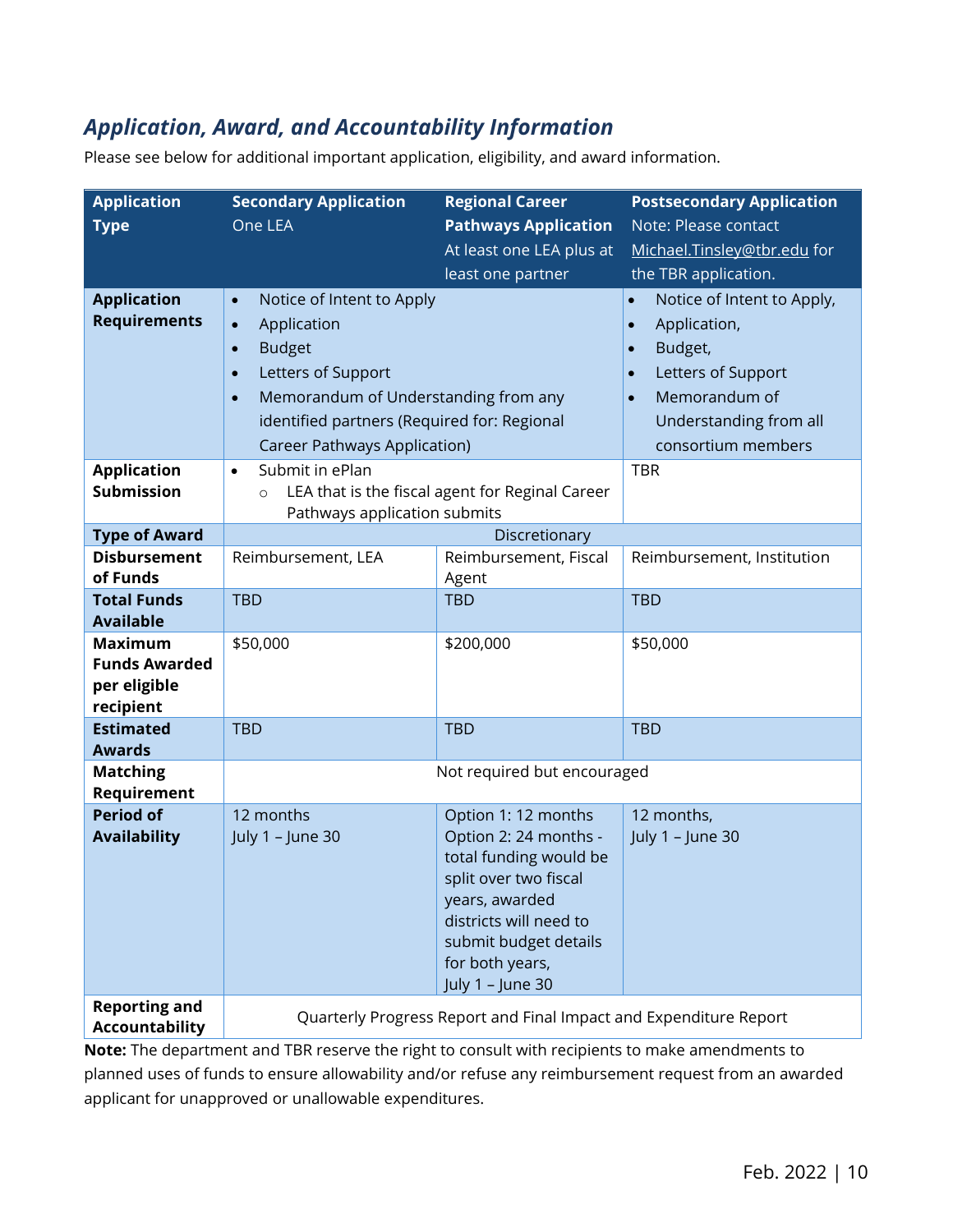## **Contact Information**

For additional information regarding the PRG or implementation of the *Strengthening Career and Technical Education in Tennessee* 4-Year State plan*,* please contact:

**General questions:** [CTE.Questions@tn.gov](mailto:CTE.Questions@tn.gov)

<span id="page-10-0"></span>**Secondary and Regional Career Pathwyas applications:** Sarah G. Williams Tennessee Department of Education [Sarah.G.Williams@tn.gov](mailto:Sarah.G.Williams@tn.gov)

**Postsecondary applications:** Michael Tinsley Tennessee Board of Regents [Micahel.Tinsley@tbr.edu](mailto:Micahel.Tinsley@tbr.edu)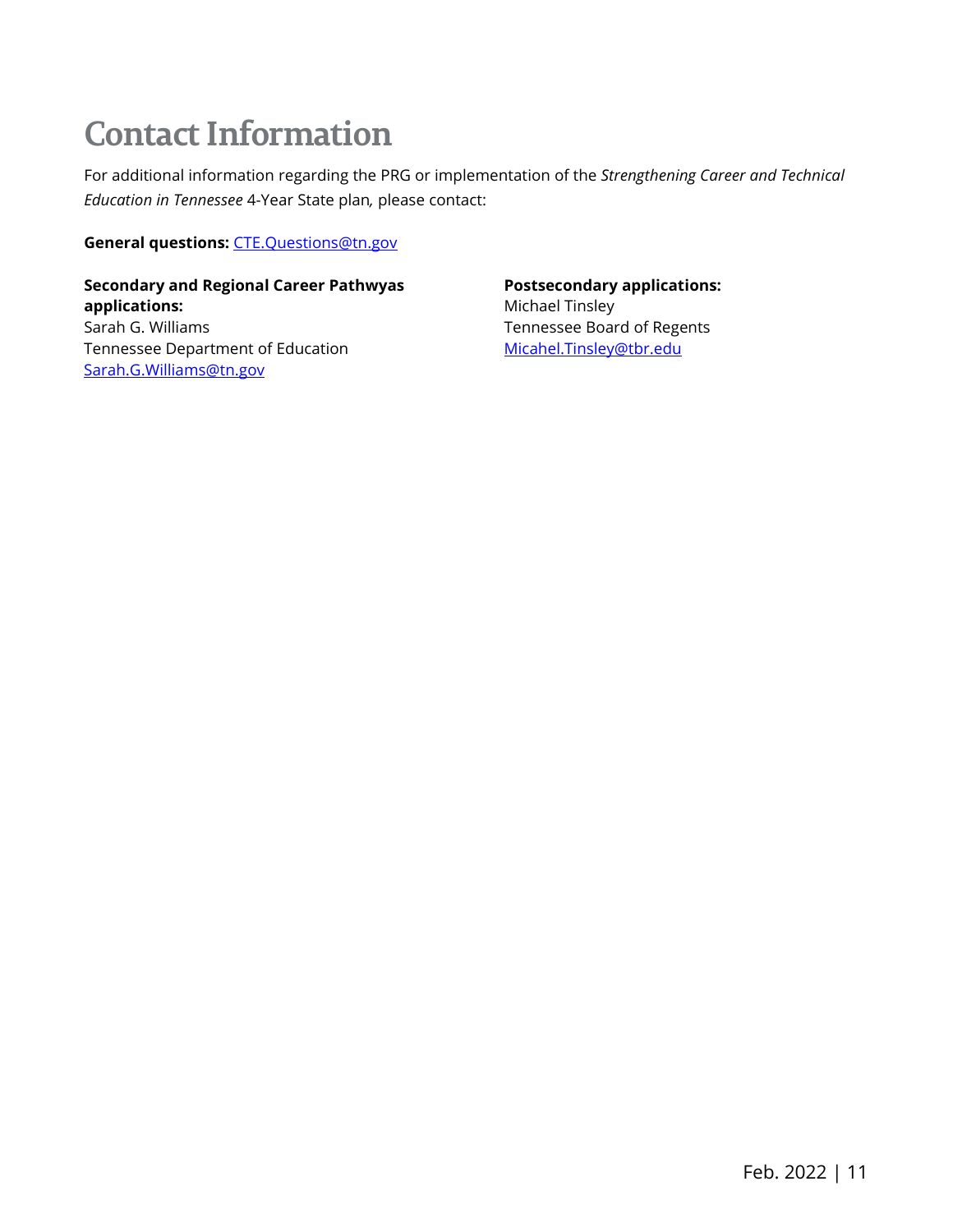## **Appendix A: Comprehensive Perkins Reserve Grant Application**

The Secondary and Regional Career Pathways applications have been streamlined into a single comprehensive Perkins Reserve Grant (PRG) application submission in ePlan. Applicants should identify and differentiate between multiple Secondary and Regional Career Pathways projects, if applicable, when responding to the following sections of the comprehensive application in ePlan. Applicants must complete  $all$  sections of the comprehensive application and submit in ePlan by stated deadlines:

## *Budget*

Provide a detailed budget for the proposed project(s). There are no minimum or maximum budget amounts for PRG funds. Please refer to the [Expenditure and Local Implementation Guide](https://www.tn.gov/content/dam/tn/education/ccte/cte/ExpenditureandLocalImplementationGuide.pdf) and the Perkins V [Expenditure Guide](https://www.tn.gov/education/career-and-technical-education/cte-accountability-and-data-reporting.html) for additional budgetary guidance.

1. If applying for both Secondary and as the fiscal agent for Regional Career Pathways, each line item in the budget should be identified using the ePlan budget "tagging" function to differentiate accordingly between projects.

## *Eligibility*

Provide information to determine PRG eligibility, including:

- 1. Selection of Secondary and/or Regional Career Pathways Application
	- $\circ$  Certification that the applicant meets the Perkins V eligibility requirements to apply
	- o For Regional Career Pathways applications, identify at least one (1) LEA and one (1) partnering postsecondary institution, or local workforce or economic development entity, or employer, or community partner.
- 2. Selection of Applicant Status
	- o **in rural areas:** based on the NCES Locale Code eligibility requirements for Title VI of ESEA, Rural Education Initiative (Locale Code 6, 7 or 8); or
	- o **with high percentages of CTE concentrators or CTE participants**: twenty-five percent (25%) or more of the total student population are identified as a CTE concentrators or a CTE participant; or,
	- o **with high numbers of CTE concentrators or CTE participants**: two hundred (200) or more identified CTE concentrators or CTE participants; or,
	- o **with disparities or gaps in performance among students**: as described in Section 113(b) (3)(C)(ii)(II) of Perkins V.
- 3. Project Coordinator or District Contact Information
- 4. Acknowledgement of [Assurances and Conditions](https://eplan.tn.gov/DocumentLibrary/ViewDocument.aspx?DocumentKey=1689838&inline=true)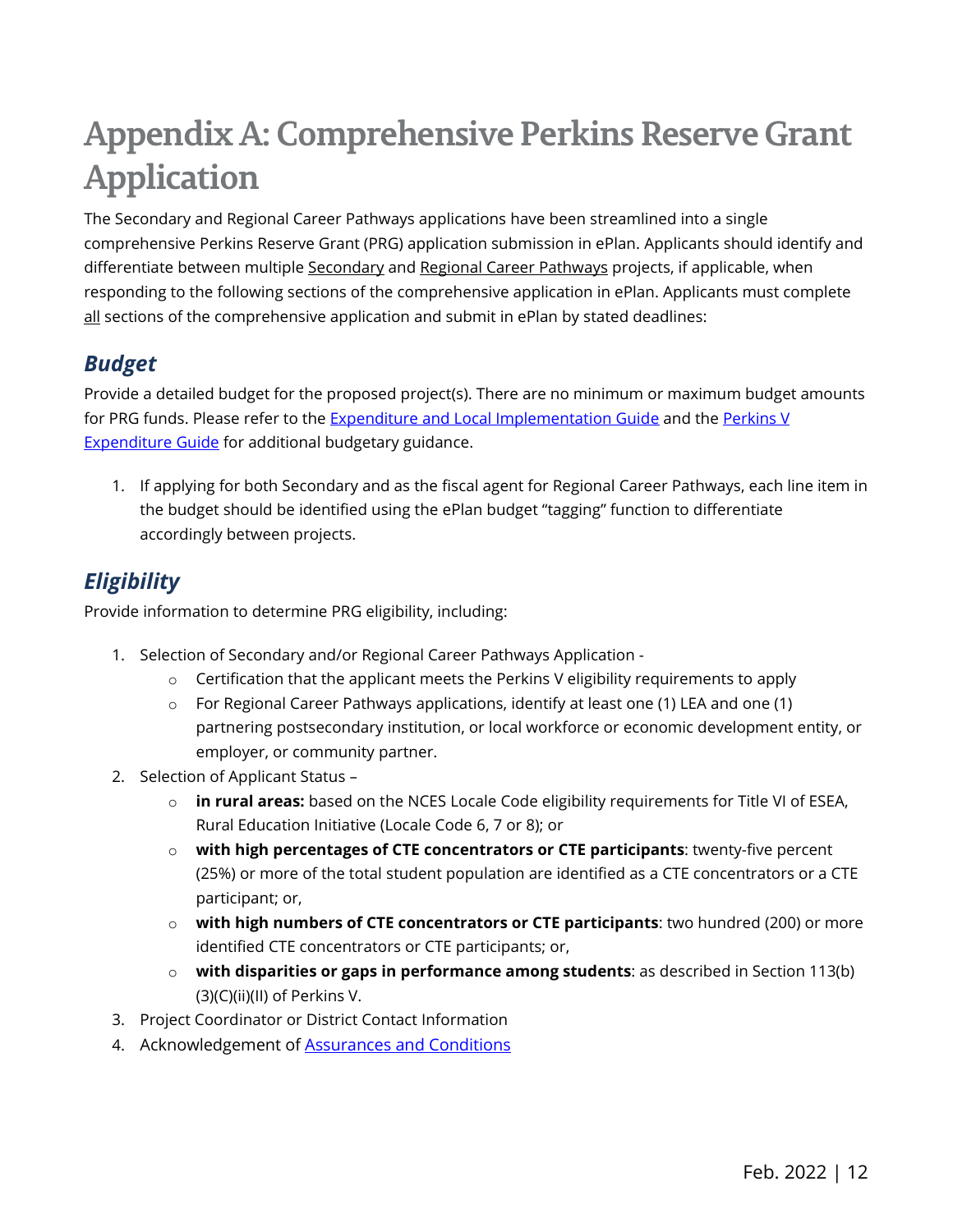## *Project Details*

Provide a thorough overview of the proposed project. This should include the following essential components:

- 1. **Theory of Action** | How will district and educator actions lead to improved student outcomes related to the purposes of the Perkins Reserve Grant? The purpose of Perkins Reserve Grant funding is to:
	- a. **foster innovation** through the identification and promotion of promising and proven career and technical education (CTE) programs, practices, and strategies, which may include programs, practices, and strategies **that prepare individuals for nontraditional fields**
	- b. **promote** the development, implementation, and adoption of **programs of study** or career pathways **aligned** with regionally identified high-skill, high-wage, and/or in-demand occupations or industries.
- 2. **Action Step, Outcome, Evaluation Strategy** | Detail key action steps to be taken to achieve the theory of action. For each action step, you will also identify:
	- a. Timeline for action step activity
	- b. Alignment to state plan priorities
	- c. Identification of innovative practice area(s) to be deployed.
	- d. Partnerships to leverage, required for Regional Career Pathways applications.

*NOTE***:** Action steps should be ordered by highest to lowest priority level. This will be used to determine partial funding awards as needed.

3. **Budget narrative** that outlines key priorities for spending. Please also include any in-kind or matching funding.

### *Partnerships*

For applications that are aligned to the innovative practice of partnership **and/or** that are submitted as a Regional Career Pathways applications, applicants should provide letter(s) of support and/or Memorandum(s) of Understanding (MOUs) outlining key partnership(s) and the specific roles and actions/tasks of the partnership (including financial or in-kind contributions). These should align to the action steps within the funding applications that identified support from partners.

This supporting document will be uploaded in the "Related Documents" section of ePlan. Secondary applications that identify Partnerships as an innovative practice and Regional Career Pathways applications submitted without this supporting documentation will not be evaluated for funding.

### *Economic Status Acknowledgement*

Each year, the Appalachian Regional Commission (ARC) prepares an index of county economic status for every county in the United States. Economic status designations are identified through a composite measure of each county's three-year average unemployment rate, per capita market income, and poverty rate. Based on these indicators, each county is then categorized as distressed, at-risk, transitional, competitive or attainment.